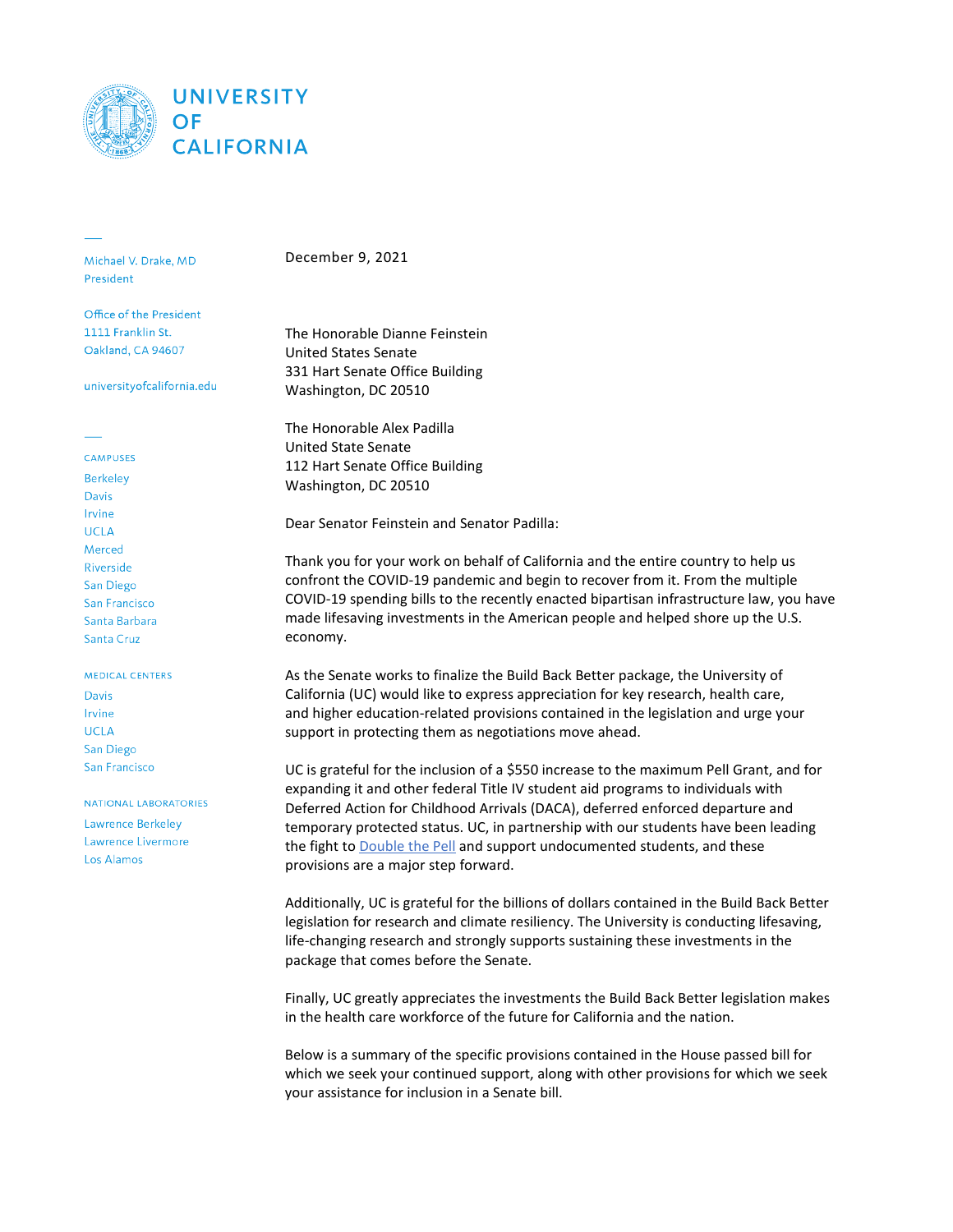# Page 2 **Education and Immigration**

As a public institution of higher education, UC serves many vulnerable student populations — including students who are low-income, homeless, and formerly foster youth — for whom the pandemic has exacerbated existing basic needs insecurities. For these students, the Pell Grant is a critical lifeline to maintain their wellbeing; many students are wary of taking on significant student loan debt, leading many to face food and housing insecurity. Additionally, UC serves undocumented/DACAmented students who are important and valued members of our community and deserve certainty related to their status in this country. UC urges the Senate to:

- Protect the inclusion of an increase of \$550 to the maximum Pell Grant to help students access the opportunities afforded by higher education.
- Protect the expansion of Title IV federal student aid access to DACA participants.
- Protect the tax provision that would exclude Pell awards from taxable income calculations to ensure students are not faced with an increase in taxable income for using their Pell award to pay for basic needs.
- Protect our undocumented/DACAmented community by providing a path to legalization.
- Protect proposed robust investments for minority serving institutions, including Hispanic Serving Institutions. UC is home to five HSIs (at Irvine, Merced, Riverside, Santa Barbara, and Santa Cruz) as well as two Asian American and Native American Pacific Islander-Serving Institutions (at Irvine and Riverside).

## Research

The University is home to some of the brightest minds working to address the most difficult scientific and technological issues facing California, the nation, and our globe, including COVID-19 and climate change. As California and the nation continue to address climate resiliency and natural disasters, including wildfires, federal research investment is critical to UC and our state addressing these tremendous challenges. UC urges the Senate to:

- Protect the robust funding included in the House passed bill for the National Science Foundation, the Department of Energy, the Department of Agriculture, the National Oceanic and Atmospheric Administration, and the other federal science agencies. With other nations making significant investments in their research programs, this federal funding will ensure that the United States remains a world leader in innovation.
- Protect the \$500 million included for research infrastructure at the National Science Foundation.
- Increase to \$3.65 billion from \$1 billion the investment in agriculture research infrastructure.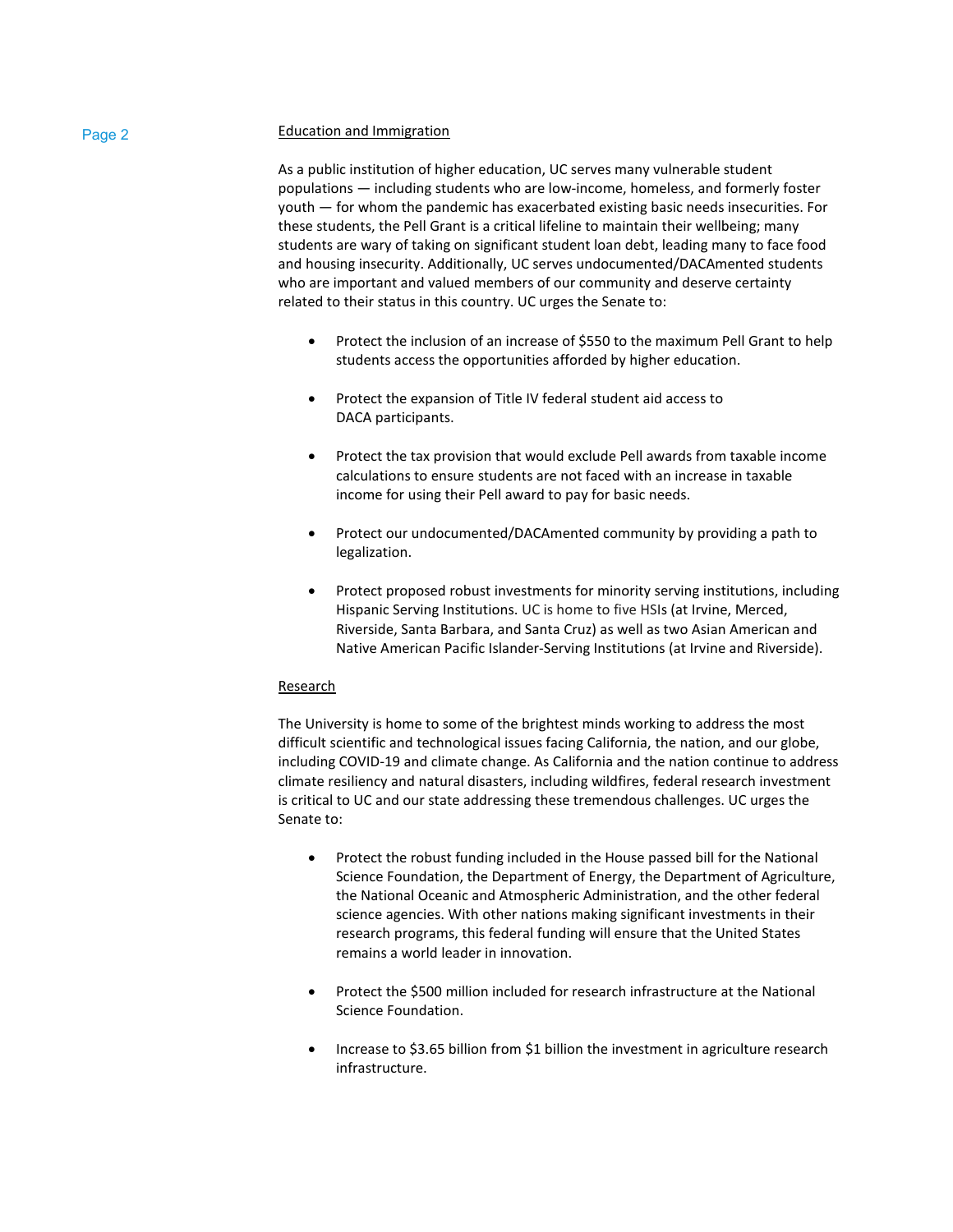- Page 3  **Include at least \$10 billion in robust funding for Department of** Energy research infrastructure (not included in the House passed bill) to address aging and inadequate infrastructure across the national laboratory community that are crucial for scientific advancements.
	- Protect the robust funding for climate resiliency research across the science agencies. With the nation tackling increased wildfires and other natural disasters related to climate change, this investment will help researchers address this national emergency.

## Health Care

COVID-19 has exposed weaknesses in our health care infrastructure, exacerbated by longstanding health care workforce shortage issues, while highlighting the importance of building a diverse workforce capable of delivering culturally competent care. Some estimates indicate that as many as one in five health care workers have quit their job since the pandemic began – an indication that the stresses of the pandemic may have longstanding impacts on the health care workforce. Build Back Better contains several key investments in the health care workforce as well as important efforts to lower healthcare costs. UC asks that the Senate work to:

- Protect the long overdue increase in the cap on Medicare Graduate Medical Education (GME) slots, as well as important investments in GME at children's hospitals, teaching health centers, and Veterans Administration medical centers.
- Protect efforts by California's congressional delegation to include vital investments to fund medical schools and branch campuses at minority serving institutions in underserved communities to help make health care more equitable across the state. University of California Health (UCH) stands ready to support UC Merced, UC Riverside, and UCSF-Fresno as they compete for these funds.
- Protect the Pathways to Practice scholarship program, which closely aligns with [UC's PRIME initiative.](https://www.ucop.edu/uc-health/functions/prime.html) Both PRIME and Pathways to Practice invest in the essential goal of improving the diversity of the health professional pipeline.
- Protect investments in nursing schools, the National Health Service Corps, and Nurse Corps that will ensure opportunities for physicians and nurses to practice where the need is greatest.
- Protect investments in training a new generation of health professions in maternal and child health – with a focus on reducing maternal mortality – which will allow our faculty, students, and trainees an opportunity to be part of addressing alarming health disparities for women and families of color.
- Protect efforts to lower health care costs for our patients by addressing the high price of prescription drugs, expanding Medicare's hearing benefits, and extending the Affordable Care Act's enhanced tax credits for individual market coverage.